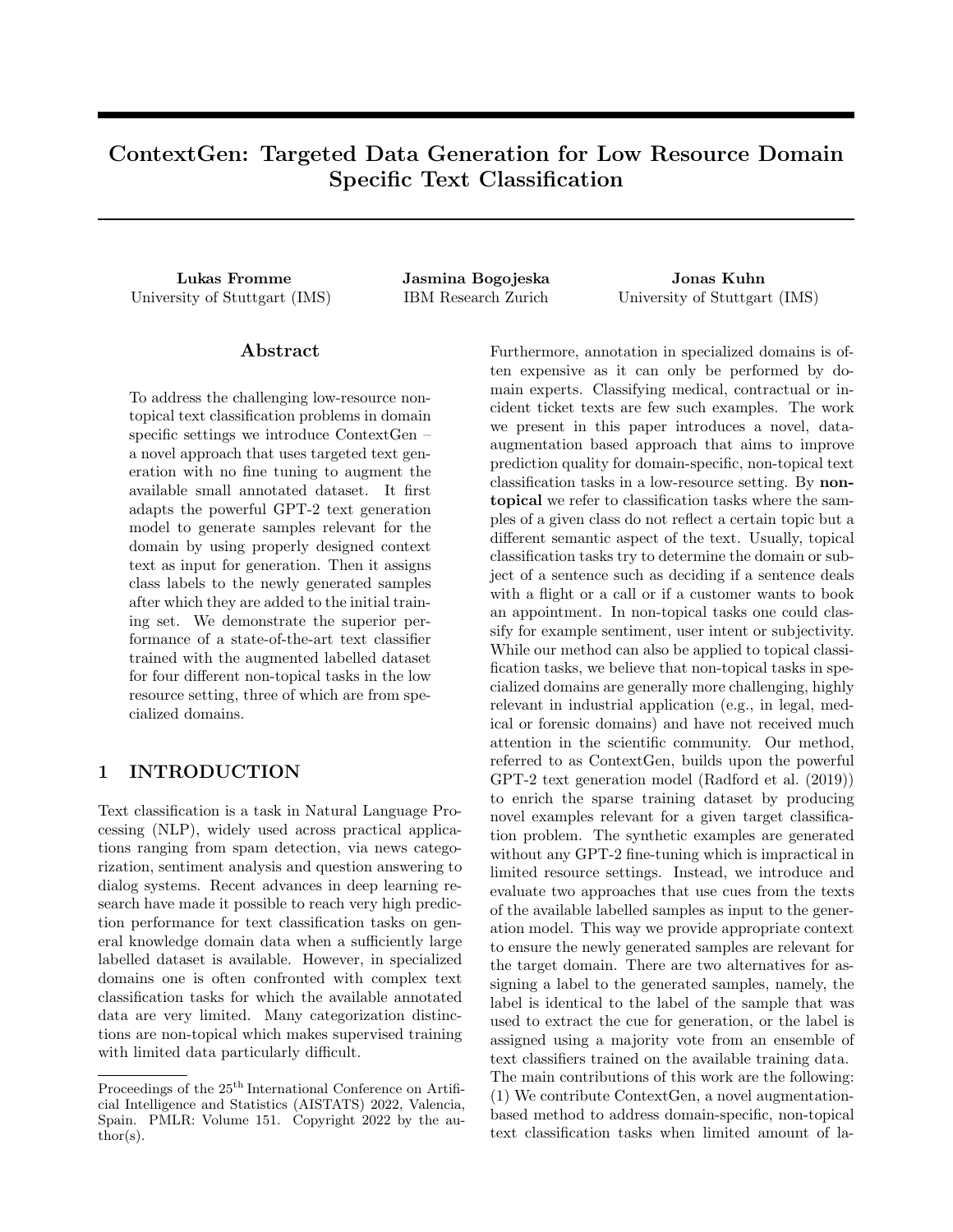belled data are available (see Appendix for the full Code). (2) We present evaluation results showing the performance of our approach on several datasets. (3) We analyse the newly generated samples.

Our focus is on binary classification tasks which often occur in the non-topical text classification scenario but our findings are equally relevant for multiclass classification and our approaches can be easily applied there too. The rest of the paper is organized as follows. Section 2 gives an overview of related work. In Section 3 we provide the detailed methods for our approach, Section 4 describes the experiments and Section 5 discusses the experimental results. Section 6 concludes our paper.

# 2 RELATED WORK

Feng et al. (2021) define three groups of augmentation techniques for NLP, namely: Rule-Based Techniques, Example Interpolation Techniques and Model-Based Techniques. ContextGen falls into the latter category of Model-Based Techniques which have become more and more relevant due to the rise of powerful pre-trained language models (LMs). One such approach, detailed in Kobayashi (2018) substitutes selected words in the training sentences with corresponding synonyms which also keeps the meaning of the original sentence intact. Synonyms are selected using a language model (see also Wu et al. (2019)), but can also be determined using lexical resources (Jungiewicz and Smywinski-Pohl (2019)). Other model-based approaches rely on generative models to create new sentences using the existing training data as a basis. One idea is to use the original sentence as a skeleton and fill in blanks using MaskGan (Fedus et al. (2018)). A new LM is trained and then used to generate new sequences for masked parts of the sentence using a Generative Adversarial Network architecture.

Instead of training from scratch, pre-trained language models such as GPT-2 (Radford et al. (2019)) are capable of generating large amounts of human-quality text. However, controlling the content of the generated text is challenging. Conditional language generation (Keskar et al. (2019)) addresses this problem by fine-tuning the generative model on data where each sentence is prepended by a keyword. Giving the keyword as input to GPT-2 enables generation of texts similar to the ones in the training data which share the keyword. This technique is employed for data augmentation of a classification task in Anaby-Tavor et al. (2019). Here, the classification labels are used as the keywords for conditional generation, resulting in a model that produces text pertaining to a certain class of the dataset. In general, these model-based techniques require either training a completely new LM or some sort of fine-tuning step, which means that the pre-trained LM is trained again for several iterations on the available data before using it for inference. This is a necessary step to ensure that the text generated by the LM output is relevant for the current dataset. For ContextGen, however, we focus on domain-specific datasets where a small amount of data are available. This can make the fine-tuning problematic since the LM does not see enough data to properly generalize. As such, fine-tuning of a language model is impractical in low resource domain-specific settings. The classical approach to data augmentation is using rule-based methods. Easy Data Augmentation (EDA) (Wei and Zou (2019)) proposes the use of a set of simple editing techniques - including synonym substitution - as a baseline for future augmentation experiments. Warping sentences in this manner mirrors the techniques used in image classification (Shorten and Khoshgoftaar (2019)), which geometrically transform images, for example by mirroring or flipping. Finally, the backtranslation method first translates sentences into a different language and then translates them back to the original language using machine translation (Yu et al. (2018)). Due to the different characteristics of the two languages, this approach also creates edited versions of the original sentences though with limited variability. Furthermore, translation models are not trained on specialized domains, which impacts the translation quality in such cases.

# 3 CONTEXTGEN METHOD

To address the small amount of labelled data available in low resource tasks, the ContextGen method uses data augmentation by first adapting the GPT-2<sup> $1$ </sup> text generation model to generate synthetic samples relevant for the target domain and then assigning labels to the new samples. In the following, we provide the details of our approach.

The small training set sizes in a domain specific setting hamper successful fine-tuning of text generation models. In order to generate synthetic samples relevant for the target domain, we use properly selected text from the samples in the training set as input to the GPT-2 model without any fine-tuning. Intuitively, the textual cues give the necessary context that enables the language model to generate samples relevant for the target domain. The ContextGen method is illustrated in Algorithm 1.

Our augmentation algorithm works by first sampling a subset  $D_{sub}$  from the original training data D. The samples in  $D_{sub}$  are used to create proper contexts

<sup>1</sup> 'gpt2-medium' model available at https://huggingface.co/transformers/pretrained models.html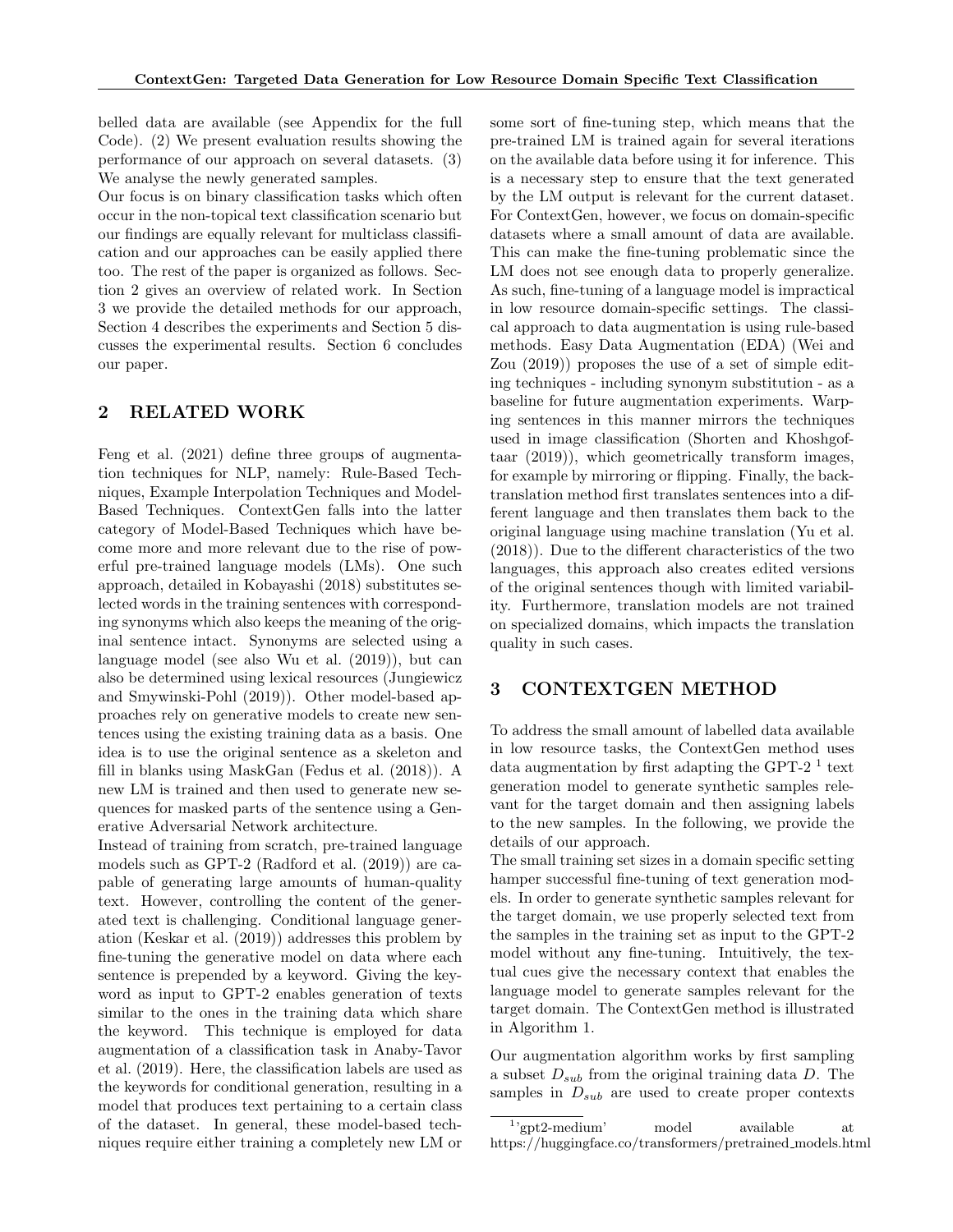Algorithm 1 ContextGen: Generating Context-Dependent sentences without fine-tuning GPT-2. Dataset D consists of label-sentence pairs  $(l, s)$ 

- 1:  $D_{sub}$  = random subset of D
- 2: for Every  $(l, s)$  in  $D_{sub}$  do
- 3: Build context  $c$  by concatenating  $s$  and selected set of words from s
- 4: Generate  $s^*$  using c as the input to GPT-2
- 5: if using ensemble voting then
- 6: Choose new label  $l^*$  with ensemble majority vote
- 7: else

```
8: Set new label l^* equal to label l9: end if
10: add (l^*, s^*) to D
11: end for
```
for the GPT-2 generation. Finally, appropriate class labels are assigned to the newly generated sentences and they are used to augment the initial small, labelled dataset.

### 3.1 Text Generation

We introduce two different approaches to create the context string used as input for the text generation model.

Sentence-beginning context. We build context  $c$ by concatenating a target sentence s with all words of s up to (and including) the first noun phrase (NP). Using the NP we make sure to give a meaningful part of the sentence as input to the generation. Examples can be found in Table 1. Attention-target context. First, we fine-tune a BERT classifier (Devlin et al.  $(2018))^2$ using the available labelled data. Then, we extract all NPs from a target sentence s, rank them by how strongly they are weighted by the classifiers attention. This reflects their importance for the classification task and thus we select the highest ranked NP to use in the context text. More specifically, for each layer in the BERT model, we check which head is targeting which word with the highest attention and calculate word ranking based on the times each of them is targeted across all attention layers. We select the NP from the target sentence that contains the highest ranked word in the word attention ranking. In case of a tie when more than one NP contains words with identical rank, we use the NP which occurs earlier in the sentence. The context  $c$  is created by appending the selected NP to the sentence s. This way, GPT-2 is able to generate information pertaining to both the domain given in the target sentence s as well as the entity described in

the NP most important for the classification task. An example result using attention-target context can be found in Table 1.

#### 3.2 Class Label Assignment

To augment the labelled dataset with the newly generated, domain-specific samples we need to assign them a class label. We have two alternatives for the label assignment.

The first one is to use the same class label as the one of the sample used to generate the context input for the generation. While the text generation model is able to adapt to the domain of a given context, we do not control the exact contents of generated sentences and have no guarantees that the label will be preserved. Thus, the second alternative is to assign class labels by utilizing an ensemble approach where several pretrained BERT classifiers (Devlin et al. (2018)) are finetuned on the corresponding non-augmented data with different random initialization. We use BERT due to the excellent performance of pre-trained transformer models for text classification tasks. More specifically, every classifier in the ensemble predicts a label for the newly generated sentence  $s^*$ . The new label for  $s^*$  is then chosen by majority vote  $3$  (i.e., we assign the label which was predicted the most times by the ensemble). We define the majority as having more than 50% of total votes.

### 4 EXPERIMENTAL SETTING

### 4.1 Datasets

For our experiments we consider and adapt four different public datasets, three of them from specialized domains, along with challenging, non-topical binary text classification tasks. In the following we provide more details for each of them:

DISONLY (Rosario and Hearst (2004)) The original corpus contains sentences taken from abstracts of medical journals. The sentences have labelled spans that detail information such as Disease or Treatment. We transform the annotations into a binary classification problem by separating sentences that only contain information about diseases from the rest. That means, that a sentence containing both information about a disease as well as something else (e.g., the patient) will not belong to the target class. To clarify: we do not use the span information from the original corpus. Ev-

<sup>2</sup>Using the pre-trained bert-base-uncased model available on https://huggingface.co/models.

<sup>&</sup>lt;sup>3</sup>We also experimented with other voting techniques, such as leaving out the worst models or increasing the threshold for majority to 75% instead of 50%. However, we found that none of our modifications influenced the results in a significant way.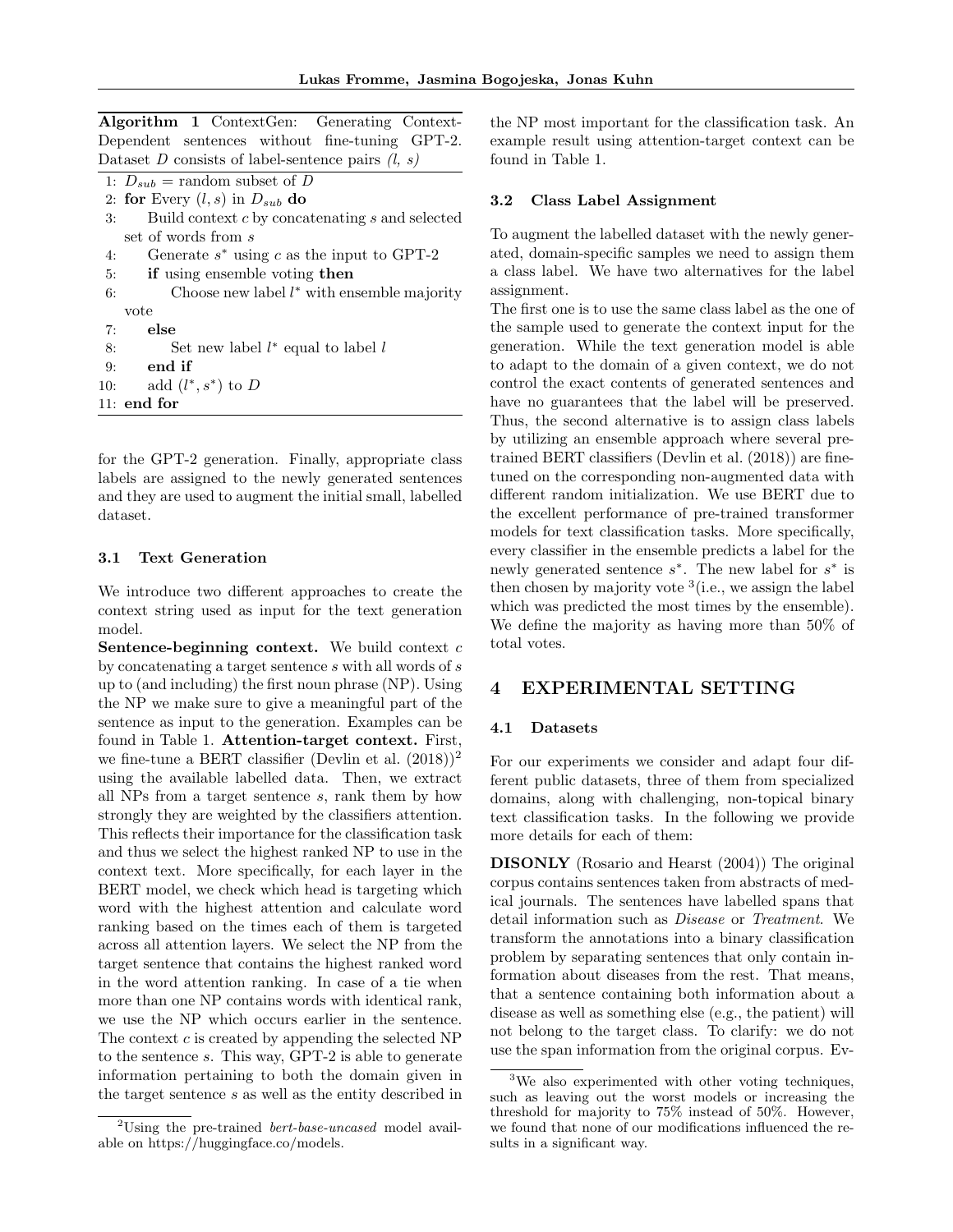| Context (original sentence)                              | Generated sentence                                     |
|----------------------------------------------------------|--------------------------------------------------------|
| Of 75 women, drug users $(51\%)$ were more likely to     | Of 75 women, 85 were diagnosed with acne after         |
| say that they would defer initiating prenatal care (P)   | taking anti-depressants $(21/55)$ and 45 were found to |
| $= 0.03$ ) and to minimize the risk of drug or alcohol   | be "normal" $(9/55)$ . (These data were obtained from  |
| use to the fetus $(P = 0.04)$ .                          | the study by Karamala et al.                           |
| $(2)$ the lessee may demand from the lessor, at the ear- | $(2)$ the lessee may not use the electronic communi-   |
| liest four months before the expiry of the time limit,   | cation devices of the landlord in the manner described |
| that the lessor informs him within one month whether     | in paragraph (1) if the electronic communication de-   |
| the reason for the time limit still exists.              | vice is a wireless device                              |
| The genetically significant dose from roentgen exam-     | roentgen examinations are intended to assist in        |
| inations in Finland in 1963.                             | the diagnosis and treatment of the following condi-    |
|                                                          | tions                                                  |

Table 1: Examples of well-formed ContextGen generations from several datasets. The generation is performed by giving the context, as well as the words marked in bold to a pre-trained GPT-2 (Radford et al. (2019)) model. The first two examples show results for the sentence-beginning context, the last example shows a generation with the attention-target context.

ery sentence has exactly one label. The final dataset consists of 3445 sentences, 607 of which are labelled with the target class.

 $\mathbf{R} \mathbf{I} \mathbf{G} \mathbf{H} \mathbf{T}^4$  We use a small corpus of German sentences from tenancy law that are annotated with various labels. We translate the sentences to English  $<sup>5</sup>$  and cre-</sup> ate a class of sentences that contain or detail a person's right. The final corpus contains 526 sentences, 200 of which are annotated as containing a person's right.

TOS (Lippi et al. (2019)) This corpus analyses sentences from terms-of-service agreements in order to find potentially unfair sentences. We use this information and treat it as a binary classification problem. Of the 9415 sentences in the dataset, 1032 are labelled as potentially unfair.

SUBJECTIVITY (Pang and Lee (2004)) Using sentences from both movie reviews and plot summaries, this dataset has two classes: Subjective and Objective. We use the dataset as it is provided without making any changes. The dataset contains 2000 sentences. 1000 sentences are labelled as subjective, the other half is labelled as objective. Note that while we have a non-topical classification problem this dataset pertains to the common knowledge domain.

We split all datasets randomly into 60% training set, 20% test set and 20% validation set.

#### 4.2 Baselines

We compare our augmentation technique against three baseline approaches:

No Augmentation The text classification model is trained on the original, non-augmented dataset.

$$
F1(l^*, l) = 2 * \frac{precision(l^*, l) * recall(l^*, l)}{precision(l^*, l) + recall(l^*, l)}
$$

Figure 1: Formula for calculating the F1 score given a sequence of predicted labels  $l^*$  and a sequence of annotated labels l.

EDA Wei and Zou (2019) warp existing sentences by swapping words, deleting single words or inserting (or substituting) synonyms. <sup>6</sup> The authors show improvements in classification accuracy on several benchmark datasets. The authors also demonstrate that their method preserves the original class label, thus requiring no extra mechanism to determine the label of generated sentences. EDA was tested on both multi-label and binary classification tasks.

Lambada Anaby-Tavor et al. (2019) also use the GPT-2 language model to generate sentences that augment the original labelled dataset. However, the authors fine-tune the language model with the nonaugmented dataset in order to fit class labels to sentence generation which are further filtered using the confidence score of a classifier trained on the original dataset. Lambada improves classification accuracy on several benchmark multi-label topical classification tasks.

We also consider a number of additional baselines to test individual components of ContextGen (see Section 3). Random NP uses a random noun phrase instead of the attention target. Random Gen generates from GPT-2 without context. RNN trains a recurrent neural network language model on the full dataset from scratch (i.e., without fine-tuned word embeddings) and then generates sentences using the contexts of the ContextGen approach. NP only augments the training data only with the attention target noun phrase without any generated content.

<sup>4</sup>https://github.com/sebischair/Legal-Sentence-Classification-Datasets-and-Models

<sup>&</sup>lt;sup>5</sup>Translation was done in a semi-automatic manner, using a Neural Machine Translation model and manually checking for errors afterwards.

<sup>6</sup>Synonyms are determined with WordNet (Miller (1995))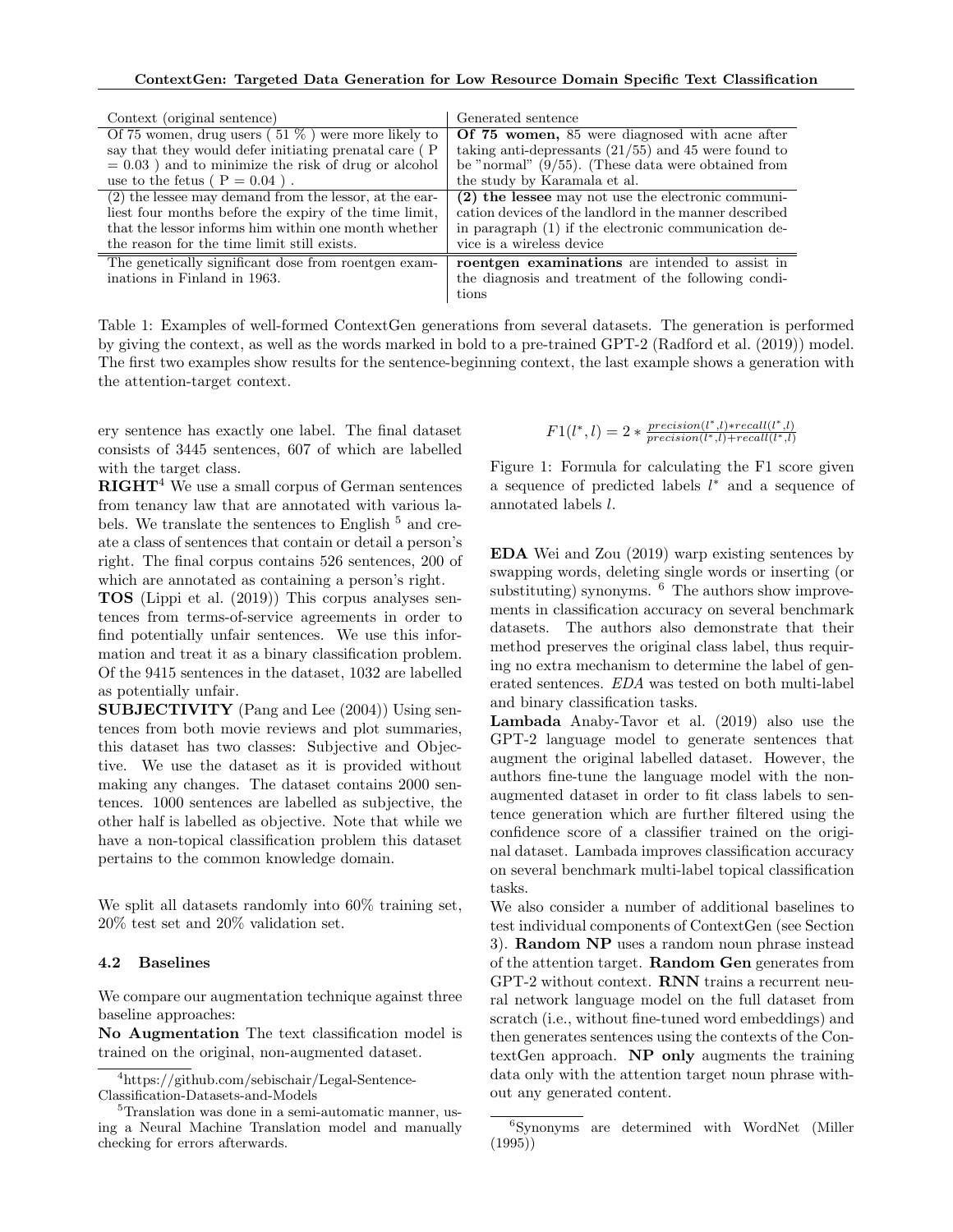#### 4.3 Setup

We train a BERT model for binary text classification using the transformers library from Huggingface <sup>7</sup> for 30 epochs with a batch size of 16 and early stopping given the performance on the development set. As most of the datasets have imbalanced classes, we report the F1 score (see Figure 1) for all results. Our parameter selection is also based on the F1 score.

Furthermore, we train 10 BERT classifiers per experiment each with different random initialization. We select the model that achieves the best F1 score on the development set. The label voting strategy utilized for class assignment is based on an ensemble of 10 BERT classifiers (see Section 3.2).

In order to investigate the effect of augmentation on particularly small training datasets, we run experiments for randomly sampled subsets of each dataset. We sample subsets of sizes 50, 100, 200, 500 and 1000 respectively. The exception is the RIGHT dataset where only 314 samples are available. We further sample each subset size three times using a different random seed each time. All results reported are the averages of these three runs on the different dataset splits. When augmenting, we randomly select a percentage of sentences from the current training set to use as context. The sampled sentences have the same class balance as the original set (at least one sentence per class). We run experiments for four different augmentation percentages: 10%, 50%, 100%, 200%. This means that, at most, we triple the size of the training set when augmenting. All experiments were run on a single Nvidia GTX 1080 GPU. For the final results reported on the test set, we choose the best models based on their F1 scores on the development set.

### 5 RESULTS AND DISCUSSION

We report the performance of the best models on each test set selected based of the models on the corresponding development-set in Table 2 and illustrated against the non-augmented baseline in Figure 2.

On the RIGHT dataset, the sentence beginning context does not improve upon the baselines for training set sizes of 50 and 100 sentences but matches or improves the baseline F1 scores for training sets of 200 and 314 sentences. The attention-target context shows higher F1 for the training set sizes of 50, 100 and 314 sentences than the sentence-beginning context while also improving on the baselines performance. Similarly, results on the DISONLY dataset show improvements when using the attention-target context for training sets of 50 and 100 sentences while the sentence-beginning context performs worse than the baselines on these dataset sizes. For sizes 200 and above, both contexts reliably improve on the baselines performance with F1 gains of up to 0.13 when using sentence-beginning context with training set sizes of 500 sentences. Finally, ContextGen achieves high performance gains of up to 0.16 F1 on the TOS dataset when using attention-target context on training sets comprising 100 sentences. Both context types consistently improve upon or match the baseline approaches on the other subsets with the exception of sentencebeginning context with training sets of 200 sentences which is slightly below the non-augmented baseline. ContextGen delivers comparable results on the SUB-JECTIVITY dataset, as the non-augmented baseline score is very high with an F1 of around 0.9 even on 50 sentences. 5 shows the best performing ContextGen models which do not significantly improve upon the non-augmented baseline. As such, we exclude the SUBJECTIVITY dataset from further investigation. Full results for the dataset can be found in the Appendix in Table 4.

#### 5.1 Effect of ContextGen Parameters

In order to gain a deeper understanding of the effect of ContextGen parameters, we show an overview of test F1 scores across a grid of ContextGen configurations in Table 3. We vary the type of context, whether we use label voting and the number of augmented sentences as described in Section 4.3. The results are averaged over the 10 different model initializations. On the RIGHT dataset, when using training set sizes of 50 and 100 sentences, the attention-target context yields significant improvements of 0.05 to 0.07 F1 over the baselines. For training sets of 200 and 314 sentences, the sentence-beginning context outperforms the baselines on several configurations, yielding improvements of up to 0.1 when augmenting 200% of the data. For the DISONLY medical data, we observe significant improvements over the baselines for 50 and 100 sentences in select configurations only, mostly when using the attention-target context. When using training sets comprising 200 or more sentences, ContextGen consistently outperforms the baselines with both context types. Notably we see the best overall result of 0.72 F1 when using the sentence-beginning context without label voting for training sets of 1000 sentences. Looking at the results of the TOS dataset when using 50 labelled sentences one can observe that the attention-target context with voting manages to achieve an improvement of 0.08 F1 (100% augmented, voting) while many of the sentence-beginning configurations are worse than the non-augmented baseline. Starting at training sets with 500 sentences, the sentence-beginning context outperforms the baselines

<sup>7</sup>Using the 'bert-base-uncased' model. Library and Model available at https://huggingface.co/transformers/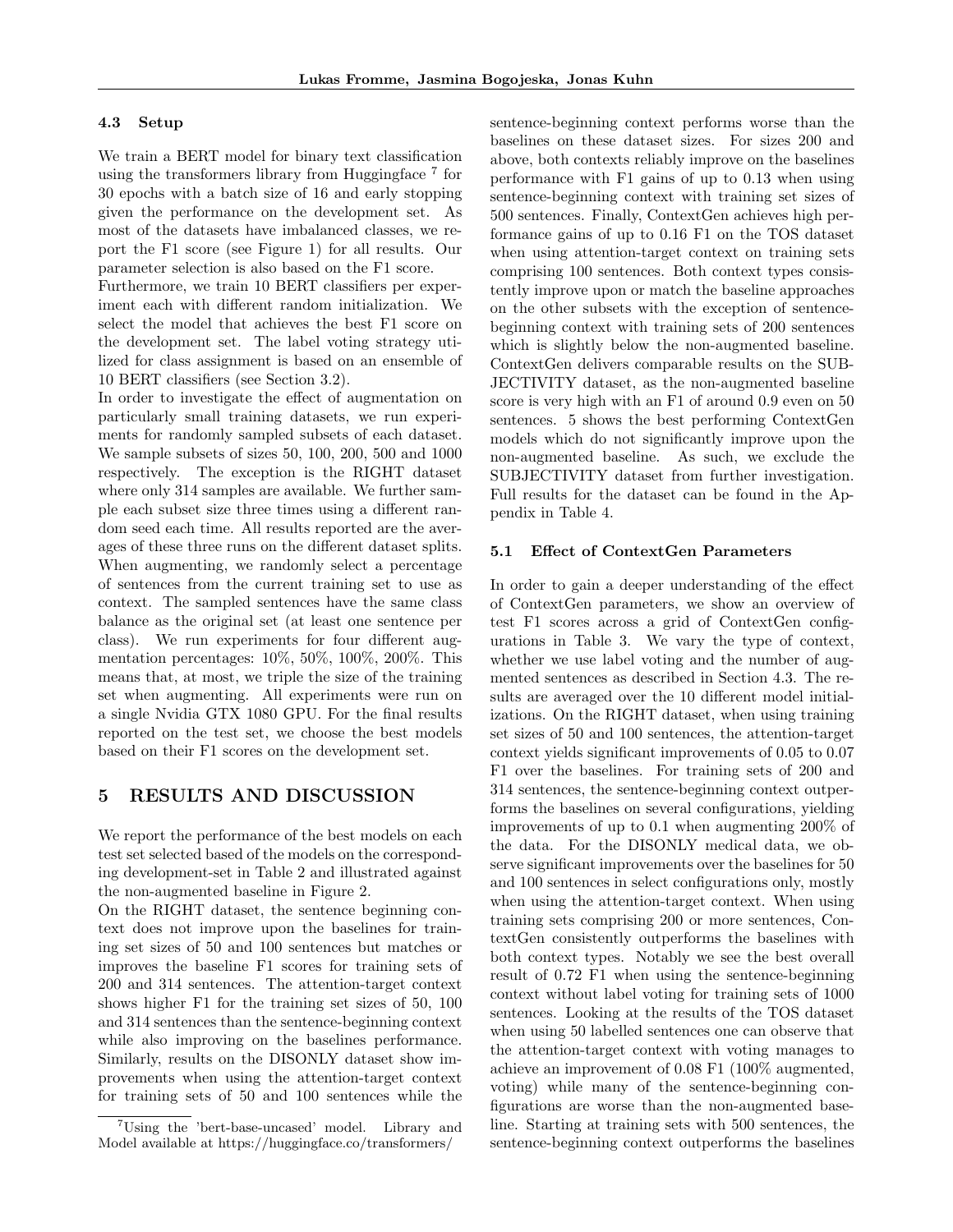

Figure 2: Performance of the best augmented models on the development set for training sets of different sizes. We sample each subset 3 times and report the average performance.

| Augmentation   | RIGHT |         |         |                           |      |      | DISONLY          |                  |         | <b>TOS</b>  |      |              |      |         |
|----------------|-------|---------|---------|---------------------------|------|------|------------------|------------------|---------|-------------|------|--------------|------|---------|
| $#$ sentences  | 50    | 100     | 200     | 314                       | 50   | 100  | 200              | 500              | 1000    | 50          | 100  | 200          | 500  | 1000    |
| no augmenta-   | 0.62  | 0.67    | 0.63    | 0.81                      | 0.5  | 0.45 | 0.51             | 0.63             | 0.70    | 0.29        | 0.21 | 0.44         | 0.56 | 0.57    |
| tion           |       |         |         |                           |      |      |                  |                  |         |             |      |              |      |         |
| <b>EDA</b>     | 0.63  | $0.71*$ | 0.65    | 0.77                      | 0.50 | 0.49 | 0.52             | 0.69             | 0.71    | 0.15        | 0.32 | 0.32         | 0.54 | 0.63    |
| Lambada        | 0.40  | 0.65    | 0.71    | 0.71                      | 0.33 | 0.32 | 0.48             | 0.62             | 0.71    | 0.22        | 0.25 | 0.25         | 0.50 | 0.61    |
| sentence-      | 0.59  | 0.64    | $0.73*$ | 0.81                      | 0.38 | 0.42 |                  | $0.56*0.76*0.71$ |         | $0.37*0.27$ |      | 0.42         | 0.56 | $0.71*$ |
| beginning      |       |         |         |                           |      |      |                  |                  |         |             |      |              |      |         |
| context        |       |         |         |                           |      |      |                  |                  |         |             |      |              |      |         |
| attention-     |       |         |         | $0.68*$ 0.71* 0.73* 0.85* | 0.52 |      | $0.55*0.56*0.64$ |                  | $0.73*$ | 0.3         |      | $0.37*0.47*$ | 0.56 | 0.62    |
| target context |       |         |         |                           |      |      |                  |                  |         |             |      |              |      |         |

Table 2: Test set F1 of the best performing models out of the ensemble of 10 trained classifiers for each configuration. Models are selected based on their performance on the development set. Results are averaged over the three different dataset splits (see Section 4.3). \*t-test,  $p < 0.05$ 

while staying slightly below the attention-target context by 0.01 F1 for the best corresponding configurations. When using training sets comprising 1000 sentences, the highest improvements are observed when using the sentence-beginning context at 0.11 F1 (50% augmented without label voting and 10% augmented with label voting). Overall, we find that the additional baseline methods (random NP, random gen, rnn, NP only) generally perform worse than ContextGen. We conclude from this that the choice of noun phrase and the quality of the generation model are critical for the effectiveness of ContextGen.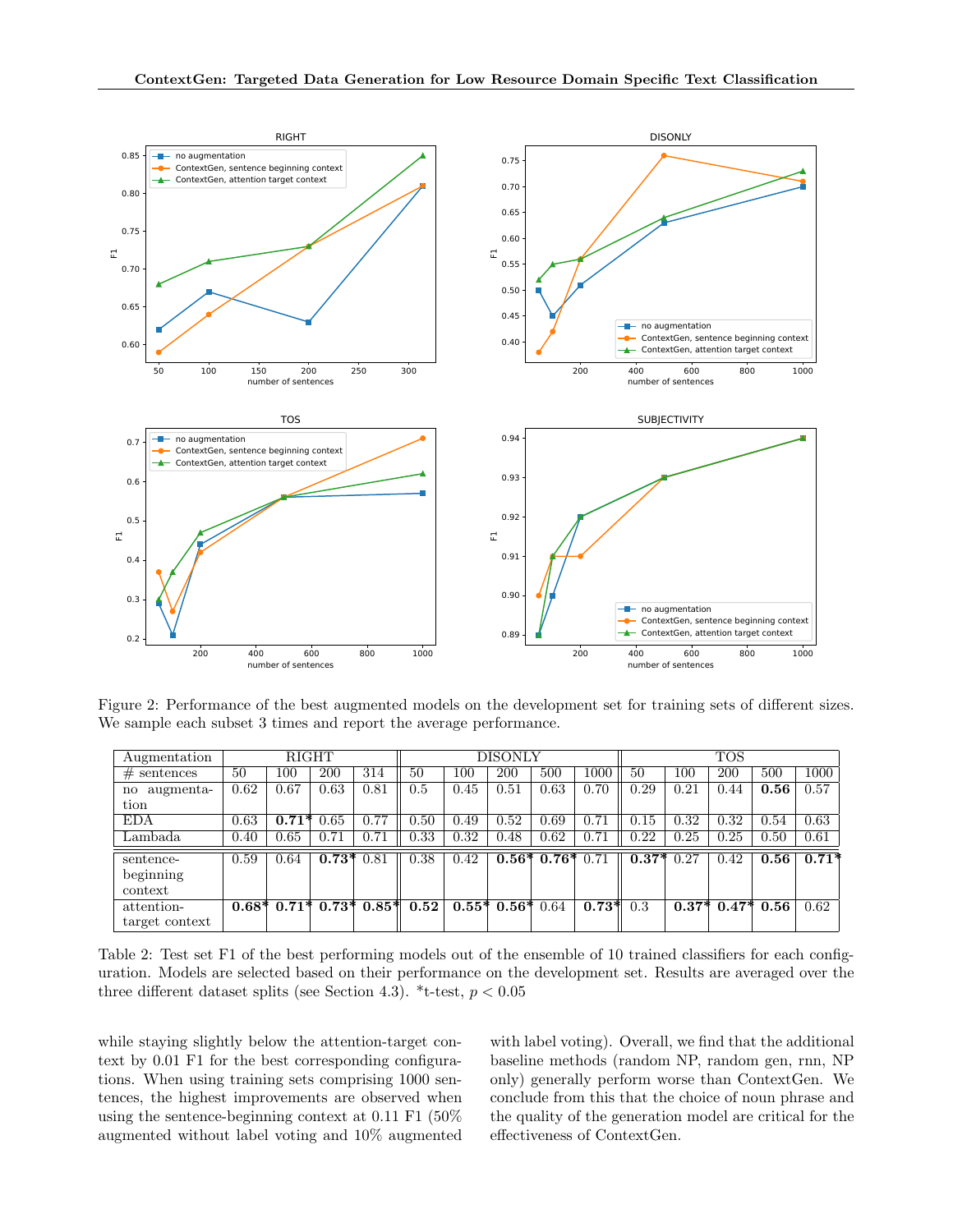Lukas Fromme, Jasmina Bogojeska, Jonas Kuhn

| Dataset                               |          | <b>RIGHT</b>     |                  |                  | <b>DISONLY</b>  |         |                  |                  |             |                   | <b>TOS</b>       |                  |         |         |  |
|---------------------------------------|----------|------------------|------------------|------------------|-----------------|---------|------------------|------------------|-------------|-------------------|------------------|------------------|---------|---------|--|
| $#$ sentences                         | 50       | $\overline{100}$ | $\overline{200}$ | $\overline{314}$ | $\overline{50}$ | 100     | $\overline{200}$ | 500              | 1000        | $\overline{50}$   | $\overline{100}$ | $\overline{200}$ | 500     | 1000    |  |
| no augmentation                       | 0.64     | 0.66             | 0.63             | 0.77             | 0.43            | 0.43    | 0.48             | 0.62             | 0.67        | 0.22              | 0.36             | 0.40             | 0.49    | 0.57    |  |
| random NP                             | 0.63     | 0.67             | 0.66             | 0.77             | 0.37            | 0.43    | $0.54*$          | 0.64             | 0.71        | 0.19              | 0.24             | 0.36             | 0.55    | 0.61    |  |
| random gen                            | 0.57     | 0.62             | 0.66             | 0.77             | 0.39            | 0.44    | 0.53             | 0.67             | 0.72        | 0.18              | 0.25             | 0.40             | 0.56    | 0.62    |  |
| rnn                                   | 0.49     | 0.58             | 0.61             | 0.77             | 0.35            | 0.44    |                  | $0.54*0.64$      | 0.71        | 0.19              | 0.20             | 0.43             | 0.52    | 0.61    |  |
| NP only                               | 0.49     | 0.55             | 0.61             | 0.77             | 0.29            | 0.44    | $0.54*$          | 0.64             | 0.71        | 0.22              | 0.26             | 0.34             | 0.56    | 0.64    |  |
| <b>EDA</b>                            | 0.63     | 0.59             | 0.58             | 0.71             | 0.35            | 0.44    | 0.44             | 0.59             | 0.70        | 0.12              | 0.25             | 0.25             | 0.47    | 0.61    |  |
| Lambada                               | 0.28     | 0.59             | 0.62             | 0.73             | 0.17            | 0.15    | 0.37             | 0.56             | 0.69        | 0.12              | 0.12             | 0.12             | 0.44    | 0.55    |  |
| $\overline{\text{ContextGen}}$        |          |                  |                  |                  |                 |         |                  |                  |             |                   |                  |                  |         |         |  |
| sentence-beginning context, no voting |          |                  |                  |                  |                 |         |                  |                  |             |                   |                  |                  |         |         |  |
| $10\%$ augmented                      | 0.58     | 0.64             | 0.70             | 0.76             | 0.22            | 0.43    | $0.54*$          | 0.64             | $0.72*$     | 0.13              | 0.30             | 0.41             | 0.56    | 0.67    |  |
| $50\%$ augmented                      | 0.60     | 0.62             | 0.69             | 0.74             | 0.46            | 0.30    | 0.40             | 0.65             | 0.69        | 0.19              | 0.23             | 0.35             | 0.48    | $0.68*$ |  |
| $100\%$ augmented                     | 0.58     | 0.66             | 0.67             | 0.73             | 0.37            | 0.38    | 0.45             | 0.46             | 0.54        | 0.11              | 0.18             | 0.33             | 0.47    | 0.60    |  |
| $200\%$ augmented                     | 0.53     | 0.55             | 0.49             | 0.73             | 0.16            | 0.35    | 0.52             | 0.40             | 0.68        | 0.17              | 0.33             | 0.36             | 0.49    | 0.65    |  |
| sentence-beginning context, voting    |          |                  |                  |                  |                 |         |                  |                  |             |                   |                  |                  |         |         |  |
| $10\%$ augmented                      | 0.64     | 0.62             | 0.67             | 0.76             | 0.28            | 0.29    | 0.52             |                  | $0.70*0.70$ | 0.15              | 0.29             | 0.34             | 0.50    | $0.68*$ |  |
| $50\%$ augmented                      | $0.66\,$ |                  | $0.71*0.69$      | $0.79*$          | 0.28            | 0.29    | 0.52             |                  | $0.70*0.70$ | 0.25              | 0.38             | 0.40             | 0.56    | 0.63    |  |
| $100\%$ augmented                     | 0.61     | 0.69             | 0.63             | $0.79*$          | 0.33            | 0.33    |                  | $0.54*0.70*0.71$ |             | 0.23              | 0.28             | 0.43             | 0.51    | 0.65    |  |
| $200\%$ augmented                     | 0.64     | 0.71             |                  | $0.73*0.74$      | 0.31            | 0.30    | 0.47             | 0.59             | 0.65        | 0.13              | 0.25             | 0.36             | 0.51    | 0.66    |  |
| attention-target context, no voting   |          |                  |                  |                  |                 |         |                  |                  |             |                   |                  |                  |         |         |  |
| $10\%$ augmented                      | 0.62     | 0.68             | 0.65             | 0.69             | 0.50            | 0.47    | 0.53             | 0.63             | 0.64        | $0.\overline{17}$ | 0.23             | 0.34             | 0.48    | 0.55    |  |
| $50\%$ augmented                      | 0.61     | 0.67             | 0.65             | 0.59             | 0.41            | 0.42    | 0.45             | 0.60             | 0.65        | 0.17              | 0.27             | 0.35             | 0.52    | 0.60    |  |
| $100\%$ augmented                     | 0.64     | 0.68             | 0.66             | 0.71             | 0.45            | 0.39    | 0.49             | 0.57             | 0.62        | 0.17              | 0.25             | 0.32             | 0.49    | 0.58    |  |
| 200% augmented                        | 0.63     | 0.67             | 0.66             | 0.74             | 0.32            | 0.35    | 0.43             | 0.41             | 0.61        | 0.16              | 0.23             | 0.29             | 0.50    | 0.65    |  |
| attention-target context, voting      |          |                  |                  |                  |                 |         |                  |                  |             |                   |                  |                  |         |         |  |
| $10\%$ augmented                      | 0.66     | 0.69             | 0.70             | 0.71             | 0.48            | 0.45    | 0.53             | 0.63             | 0.66        | 0.25              | $0.43*$          | $0.45*$          | 0.56    | 0.63    |  |
| $50\%$ augmented                      | 0.60     | 0.65             | 0.67             | 0.63             | $0.51*$         | 0.48    | 0.43             | 0.66             | 0.70        | 0.29              | 0.38             | 0.42             | $0.57*$ | $0.65*$ |  |
| $100\%$ augmented                     |          | $0.69*0.68$      | 0.51             | 0.66             | 0.50            | $0.52*$ | 0.50             | 0.67             | 0.69        | $0.30*$           | 0.40             | 0.44             | $0.57*$ | 0.58    |  |
| 200% augmented                        | 0.64     |                  | $0.71*0.72$      | 0.77             | 0.33            | 0.49    | 0.44             | 0.40             | 0.66        | 0.13              | 0.25             | 0.30             | 0.50    | 0.61    |  |

Table 3: Results on three domain-specific datasets for every ContextGen configuration and all the baselines approaches.  $10\%$  augmented signifies, that we applied augmentation to a 10% sample of the training set. Best results for each subset size are marked in bold. All results are calculated using the F1 score. \*t-test,  $p < 0.05$ 

### 5.2 T5 Generation Model

We test a different generation model by replacing GPT-2 with the T5 (Raffel et al. (2020)) model, which has also been shown to generate high quality text. We find F1 scores to be comparable for the two models, with T5 yielding small improvements over GPT-2 on the RIGHT dataset but performing worse than GPT-2 on the DISONLY and TOS datasets. We conclude from this that both models are generally suited for this augmentation task but that T5 does not have a big advantage over the GPT-2 model. The full results are shown in Table 6 in the appendix.

### 5.3 Generated Content

The ultimate goal of data augmentation is to enrich the original, small training set with new information relevant for the target classification task. Figure 3 depicts two aspects of the generated sentences, namely, the variability of the new sentences compared to the context sentence, and the vocabulary extension. First, we observe that on the RIGHT dataset, using ContextGen with sentence-beginning contexts results in a large percentage (around 30%) of the generated sentences being copies of the original sentence used to provide the context for generation. In the other three datasets this is the case for only 3% of generated sentences. When using the attention-target context the variability of the generated sentences is always higher than the one obtained when using the sentence-beginning contexts. The goal of the attention-target contexts is to facilitate generation of sentences that vary greatly from the original context while still fitting into the desired domain and being relevant for the classification task. Second, we investigate potential vocabulary extension, namely, how many new words are introduced to the classifier with the augmented data. We analyze the overlap of the vocabulary between augmented and non-augmented data for both context-building methods. A low vocabulary overlap means the augmented training set contains new information (words). We can observe in Figure 3, that the use of attention-target contexts reduces vocabulary overlap by around 20% for all datasets except for DISONLY. We also analyze the similarity of augmented sentences and their respective context sentence using BLEU-score (Papineni et al. (2002)), which is an evaluation measure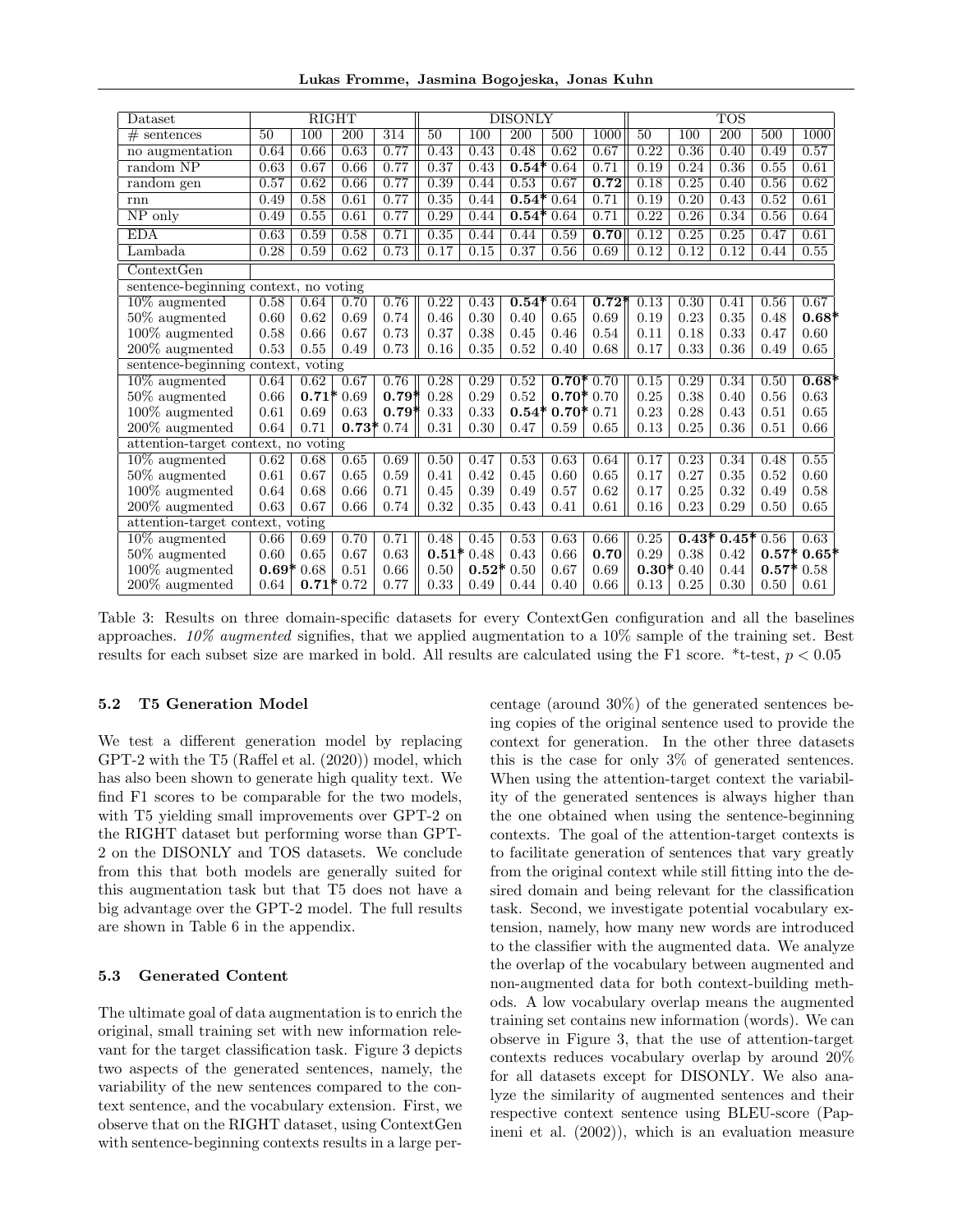typically found in machine translation that checks for multiple bigram overlaps. We calculate the BLEUscore for each augmented sentence with respect to the original context as reference and average the score over all sentences of the corresponding dataset. The results of this analysis are found in Figure 4. We see that on 3 out of the 4 datasets, for the sentence-beginning context BLEU is in the range of 0.4 to 0.6, which means that there is a significant overlap between the original and corresponding generated sentences. In addition, we observe that the attention-target context effectively reduces average BLEU by a large margin on all datasets except for the DISONLY dataset.

To summarize, with the attention-target contexts, we can effectively avoid generating sentences identical to the context sentence from the training set and even expand the initial vocabulary with new words. This is especially beneficial in domain-specific settings when the performance of the non-augmented model is not very low (like the TOS dataset).



Figure 3: Copied sentences and vocabulary overlap for augmented sentences on all datasets. Dashed columns show the overlap between original sentences and sentences generated with sentence-beginning contexts. Full colour columns compare the original sentences to sentences generated with attention-target contexts.

#### 5.4 Discussion

Our results illustrate two aspects of the proposed Method. Table 2 shows that in practice, we are generally able to improve on all baselines by selecting the best model from the development set. On the other hand, Table 3 provides more information how the ContextGen parameters change the performance on the test set. While this is not useful in practice, we can gain valuable insight into how our augmentation scheme affects the classification.

As can be observed in Table 2, our ContextGen approach outperforms most of the baseline approaches on on all dataset sizes. The chosen parameters for each model in Table 2 are listed in the Appendix (5). Furthermore, the majority of best results are obtained when using the attention-target context, especially for the small training set sizes. For example, in Table 2 we see, that when few sentences are available the sentencebeginning context yields worse performance than the baseline on the RIGHT and DISONLY datasets, while the performance is superior compared to the baselines performance when using the attention-target context. Looking into Table 3 we observe the same effect also on the TOS dataset. One possible reason is for this is, that the majority of the sentences generated with attention-target context differ from the corresponding sentence used to generate the context. Looking at the analyses in Figure 3 and 4 we see that for the RIGHT and TOS datasets, sentences augmented with sentence-beginning context have both a higher overlap in vocabulary as well as a much higher average BLEU compared to the ones generated using the attention-target context. Furthermore, generated sentences which are very similar to their corresponding original sentence with a correctly chosen label do not bring much new information to the available labelled data, while such sentences with incorrect labels even introduce noise in the training data.

On the DISONLY dataset, we observe that even though the variability of sentences is similar for both context generation types, the attention-target contexts achieve higher scores for smaller training set sizes. This shows that there is also a quality difference between the two augmentation strategies. The attentiontarget context focuses on nouns that are particularly important to the classifier which means that even with the same sentence variability, the augmented sentences provide useful additional information to the classifier and thus lead to higher quality classification performance when limited annotation data is available. Note however that the sentence-beginning context yields good quality performance when larger amount of training data are available.

We observe an overall low performance of  $Lambdaa$  especially for the small training set sizes (smaller than 1000 samples). The reason for this is most likely, the non-topical, domain-specific text classification setting where language-model fine tuning is impractical. While this does not definitively prove that fine-tuning on a small amount of data can not be beneficial for language generation and data augmentation, we do believe that our results illustrate the issues which will most likely extend to other model-based augmentation approaches that we did not examine in this paper.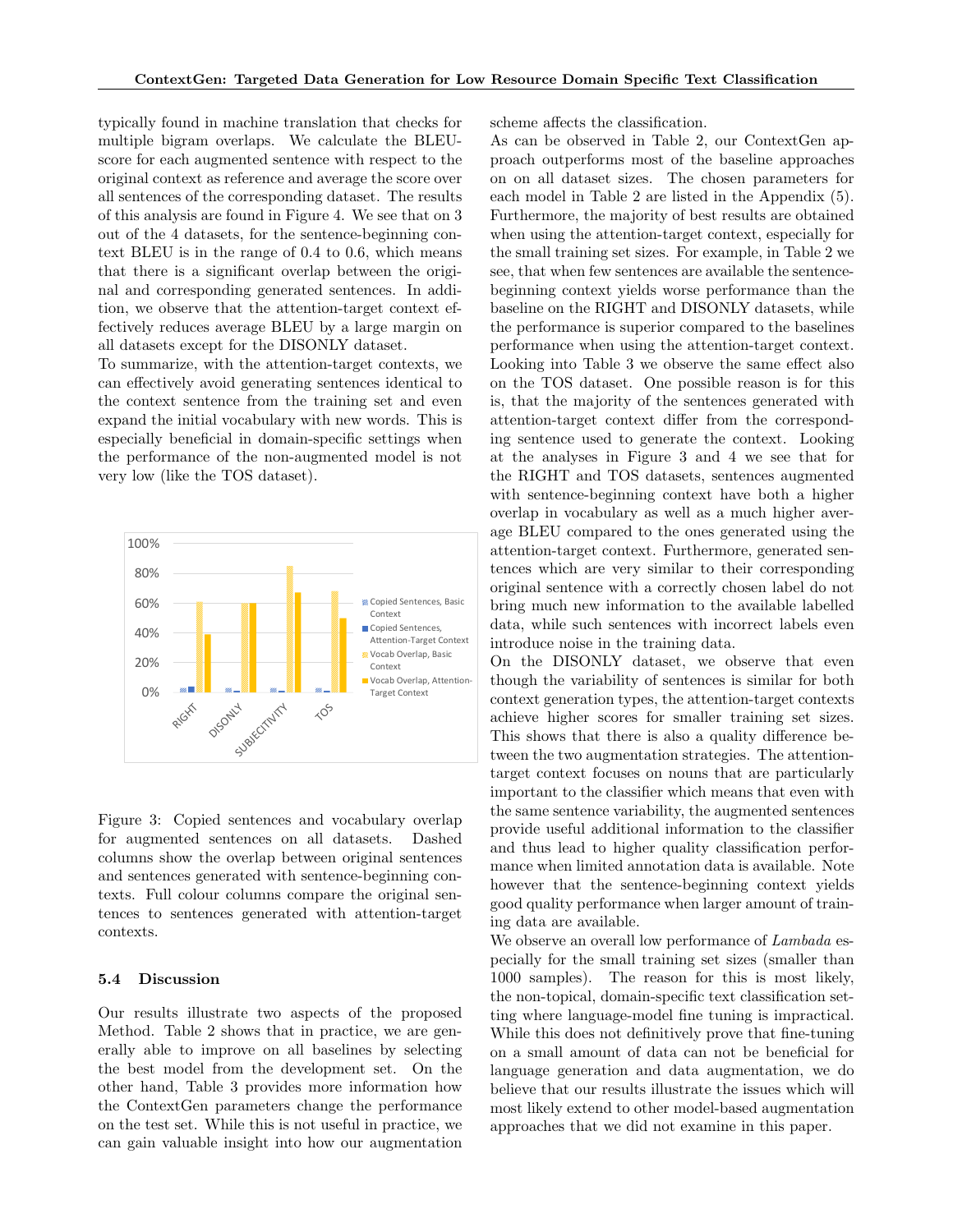Another interesting observation is that although a large number of best performing models are achieved when using the label voting it does not always improve the effect of augmentation. More specifically, using the label voting with either context generation approach can yield worse performance compared to using the original label for some of the small size training sets. One possible explanation is that the generated sentences are fairly similar to the corresponding original context sentences and thus the original label remains valid. As such, we can assume that many of the augmented sentences carry large parts of the original meaning of the context and therefore using the label of the original sentence is often correct. However, we can assume that this effect does not persist when dealing with more than two classes in a multiclass or even multi-label setting. Another consideration is the performance of the non-augmented model itself which greatly affects the quality of the label voting. A low F1 from the classifier would translate to a worse label-voting mechanism. In fact, we see the best voting results when the non-augmented baseline is also high, for example on the RIGHT dataset when using all 314 sentences. It should generally be noted that despite individual configurations in Table 3 showing decreased F1 when using label voting, a large number of best performing models are achieved when using it. For future experiments, we believe that looking into more ways of generating context cues from the data will be worthwhile. We show in Section 5.3 that the cue which is given to the generative model greatly affects the diversity of its output which in turn leads to an improved effect of the augmentation. One issue of context extraction in the current work is, that it mostly takes into account the beginning of the sentence, which might cause problems when the most relevant information simply happens to be further back. An idea would be to first create a short summary of the sentence and use that as a cue for the generation model. In addition, we encourage using ContextGen on more datasets to further test effectiveness. Our results show that a pre-trained GPT2 model is capable of adapting even a technical language style given a context cue and we are confident that our approach will perform similarly on language domains different from the ones used in our experiments. On a final note, we designed ContextGen to be a cost effective baseline for model-based data augmentation. In this work, we employ a fairly large ensemble of 10 BERT classifiers, which is a fairly expensive approach in terms of computation. However, the size of the ensemble can be decreased. Primarily, the classifier ensemble is used for the label voting process (Section 3). Since we see in the results that depending on the dataset, label voting is not always necessary to achieve improvements we



Figure 4: Average BLEU score of augmented sentences to original context sentences on each dataset. BLEU score is calculated for each augmented sentence and context pair and averaged over all sentences in the corpus.

believe that using a smaller classifier ensemble is entirely justifiable and likely to produce similar results.

# 6 CONCLUSION

In this paper we introduce ContextGen, a novel approach that utilizes data augmentation via generation without fine-tuning to address non-topical text classification tasks in low-resource settings. As we demonstrate in the experiments, our approach delivers improved prediction performance for non-topical classification when small training sets are available compared to the performance of the relevant baseline methods. The improvements are largest and especially beneficial for specialized domains, where large pre-trained models have limited success particularly for small training dataset coupled with non-topical classification tasks. We also analyze the generated sentences and show that generating content non-identical to the text used as context positively affects the overall classification performance. We can further assume that employing the classifiers self-attention to select words for the generations positively affects the augmentation performance. Finally, since our approach utilizes a large, pre-trained language model without any fine tuning it is also very efficient in comparison and can be employed when complex end-to-end architectures are difficult to train due to the limited availability of labelled data. We encourage the use of ContextGen for future experiments as an inexpensive baseline for classification tasks on specialized domains.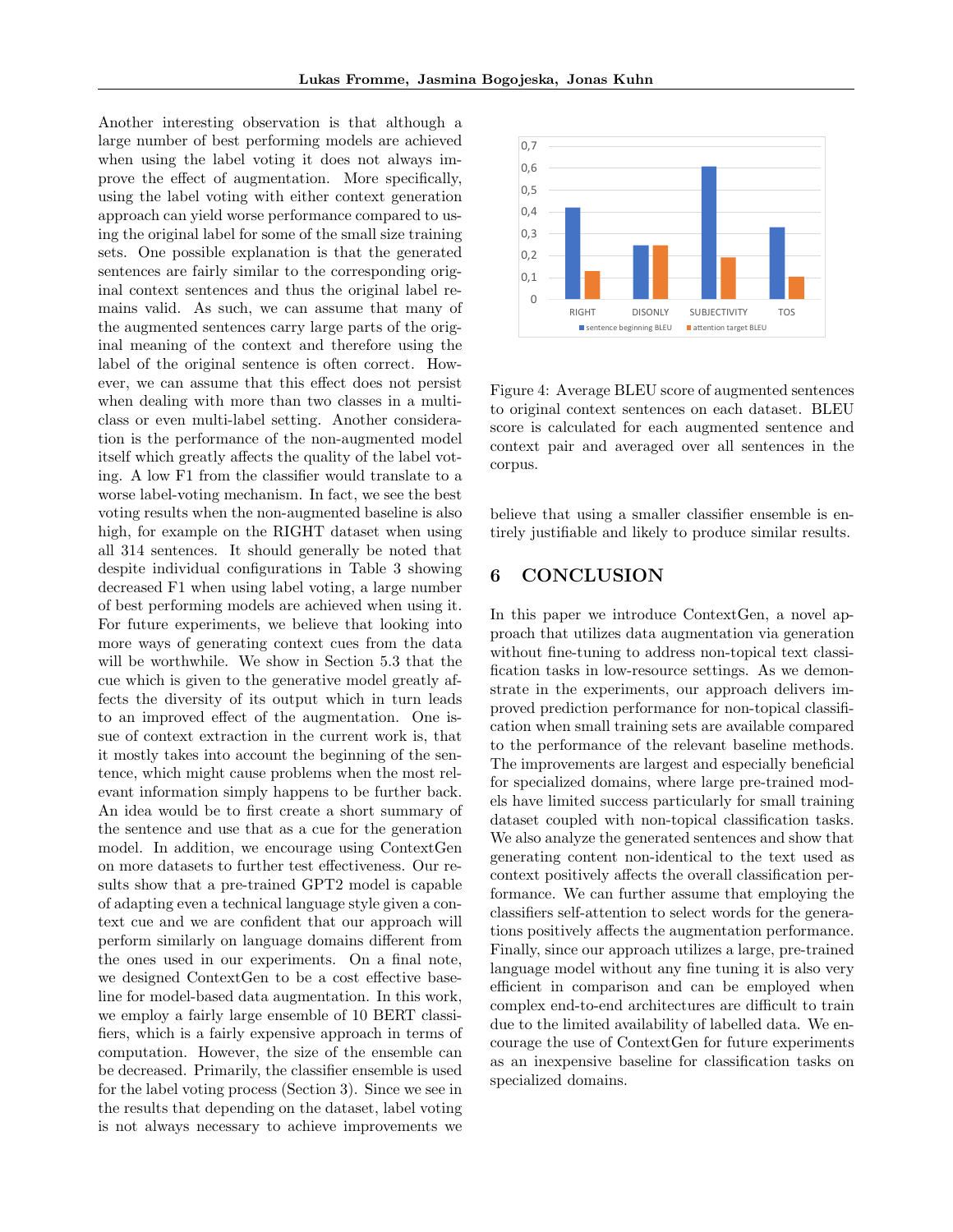#### Acknowledgments

This research was funded and supported by IBM.

### References

Anaby-Tavor, A., Carmeli, B., Goldbraich, E., Kantor, A., Kour, G., Shlomov, S., Tepper, N., and Zwerdling, N. (2019). Not enough data? deep learning to the rescue!

Devlin, J., Chang, M.-W., Lee, K., and Toutanova, K. (2018). Bert: Pre-training of deep bidirectional transformers for language understanding. cite arxiv:1810.04805Comment: 13 pages.

Fedus, W., Goodfellow, I., and Dai, A. M. (2018). Maskgan: Better text generation via filling in the blank.

Feng, S. Y., Gangal, V., Wei, J., Chandar, S., Vosoughi, S., Mitamura, T., and Hovy, E. (2021). A survey of data augmentation approaches for NLP. In Findings of the Association for Computational Linguistics: ACL-IJCNLP 2021, pages 968–988, Online. Association for Computational Linguistics.

Jungiewicz, M. and Smywinski-Pohl, A. (2019). Towards textual data augmentation for neural networks: synonyms and maximum loss. Computer Science,  $20(1)$ .

Keskar, N. S., McCann, B., Varshney, L. R., Xiong, C., and Socher, R. (2019). Ctrl: A conditional transformer language model for controllable generation.

Kobayashi, S. (2018). Contextual augmentation: Data augmentation by words with paradigmatic relations. In Proceedings of the 2018 Conference of the North American Chapter of the Association for Computational Linguistics: Human Language Technologies, Volume 2 (Short Papers), pages 452–457, New Orleans, Louisiana. Association for Computational Linguistics.

Lippi, M., Pałka, P., Contissa, G., Lagioia, F., Micklitz, H.-W., Sartor, G., and Torroni, P. (2019). Claudette: an automated detector of potentially unfair clauses in online terms of service. Artificial Intelligence and Law, 27(2):117–139.

Miller, G. A. (1995). Wordnet: A lexical database for english. *Commun. ACM*, 38(11):39-41.

Pang, B. and Lee, L. (2004). A sentimental education: Sentiment analysis using subjectivity. In Proceedings of ACL, pages 271–278.

Papineni, K., Roukos, S., Ward, T., and Zhu, W. J. (2002). Bleu: a method for automatic evaluation of machine translation.

Radford, A., Wu, J., Child, R., Luan, D., Amodei, D., and Sutskever, I. (2019). Language models are unsupervised multitask learners. OpenAI blog, 1(8):9.

Raffel, C., Shazeer, N., Roberts, A., Lee, K., Narang, S., Matena, M., Zhou, Y., Li, W., and Liu, P. J. (2020). Exploring the limits of transfer learning with a unified text-to-text transformer. Journal of Machine Learning Research, 21(140):1–67.

Rosario, B. and Hearst, M. A. (2004). Classifying semantic relations in bioscience texts. In ACL.

Shorten, C. and Khoshgoftaar, T. M. (2019). A survey on image data augmentation for deep learning. Journal of Big Data,  $6(1):60$ .

Wei, J. and Zou, K. (2019). EDA: Easy data augmentation techniques for boosting performance on text classification tasks. In Proceedings of the 2019 Conference on Empirical Methods in Natural Language Processing and the 9th International Joint Conference on Natural Language Processing (EMNLP-IJCNLP), pages 6382–6388, Hong Kong, China. Association for Computational Linguistics.

Wu, X., Lv, S., Zang, L., Han, J., and Hu, S. (2019). Conditional bert contextual augmentation. In Rodrigues, J. M. F., Cardoso, P. J. S., Monteiro, J., Lam, R., Krzhizhanovskaya, V. V., Lees, M. H., Dongarra, J. J., and Sloot, P. M., editors, Computational Science – ICCS 2019, pages 84–95, Cham. Springer International Publishing.

Yu, A. W., Dohan, D., Luong, M.-T., Zhao, R., Chen, K., Norouzi, M., and Le, Q. V. (2018). Qanet: Combining local convolution with global self-attention for reading comprehension.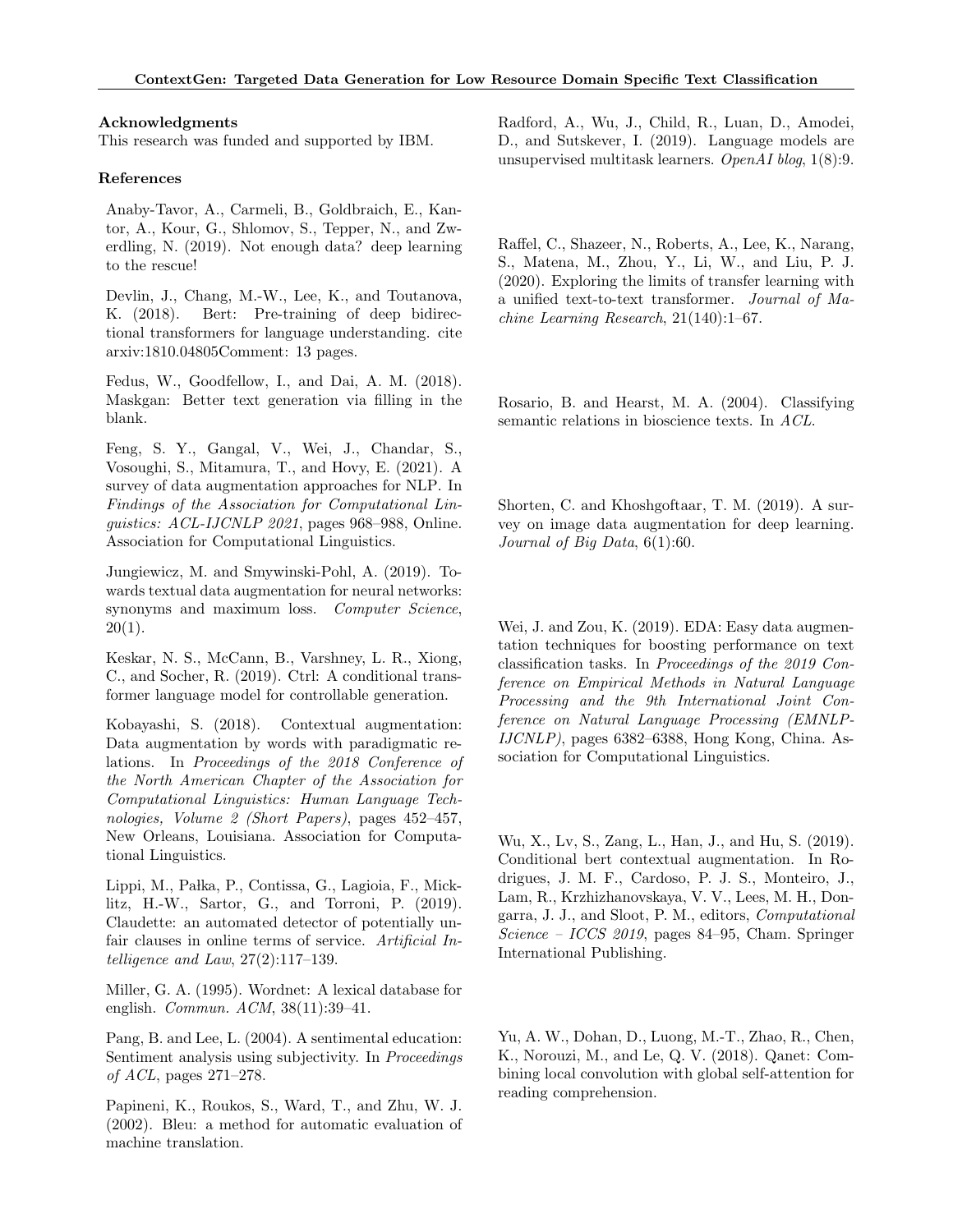# APPENDIX

| $\mathrm{D} \mathrm{at } \mathrm{as } \mathrm{et }$ | SUBJECTIVITY |                |                   |                   |      |  |  |  |  |  |
|-----------------------------------------------------|--------------|----------------|-------------------|-------------------|------|--|--|--|--|--|
| #<br>sen-                                           | 50           | 100            | 200               | 500               | 1000 |  |  |  |  |  |
| tences                                              |              |                |                   |                   |      |  |  |  |  |  |
| no augmen-                                          | 0.89         | 0.90           | 0.92              | 0.93              | 0.94 |  |  |  |  |  |
| tation                                              |              |                |                   |                   |      |  |  |  |  |  |
| <b>EDA</b>                                          | 0.88         | 0.90           | $\overline{0.92}$ | 0.93              | 0.93 |  |  |  |  |  |
| Lambada                                             | 0.80         | 0.89           | 0.91              | 0.91              | 0.94 |  |  |  |  |  |
| ContextGen                                          |              |                |                   |                   |      |  |  |  |  |  |
| sentence-beginning context, no voting               |              |                |                   |                   |      |  |  |  |  |  |
| $10\%$ aug                                          | 0.89         | 0.91           | 0.91              | 0.93              | 0.94 |  |  |  |  |  |
| $50\%$ aug                                          | 0.89         | $0.90^{\circ}$ | 0.90              | 0.93              | 0.93 |  |  |  |  |  |
| $100\%$ aug                                         | 0.88         | 0.90           | 0.90              | 0.92              | 0.93 |  |  |  |  |  |
| sentence-beginning context, voting                  |              |                |                   |                   |      |  |  |  |  |  |
| $\overline{10\% \text{ aug}}$                       | 0.87         | 0.90           | 0.91              | 0.94              | 0.94 |  |  |  |  |  |
| $50\%$ aug                                          | 0.90         | 0.91           | 0.91              | 0.93              | 0.93 |  |  |  |  |  |
| $100\%$ aug                                         | 0.89         | 0.90           | 0.90              | 0.92              | 0.93 |  |  |  |  |  |
| attention target context, no voting                 |              |                |                   |                   |      |  |  |  |  |  |
| $\overline{10\%}$ aug                               | 0.88         | 0.90           | 0.91              | $\overline{0.93}$ | 0.94 |  |  |  |  |  |
| $50\%$ aug                                          | 0.88         | 0.88           | 0.90              | 0.93              | 0.94 |  |  |  |  |  |
| $100\%$ aug                                         | 0.84         | 0.87           | 0.90              | 0.91              | 0.92 |  |  |  |  |  |
| attention target context, voting                    |              |                |                   |                   |      |  |  |  |  |  |
| $\overline{10\%}$ aug                               | 0.89         | 0.90           | 0.92              | 0.93              | 0.94 |  |  |  |  |  |
| $50\%$ aug                                          | 0.88         | 0.91           | 0.92              | 0.93              | 0.93 |  |  |  |  |  |
| $100\%$ aug                                         | 0.89         | 0.88           | 0.92              | 0.93              | 0.93 |  |  |  |  |  |

code is available from: https://github.tik.unistuttgart.de/ac121207/ContextGen

Table 4: ContextGen results on the SUBJECTIVITY dataset (common knowledge domain).